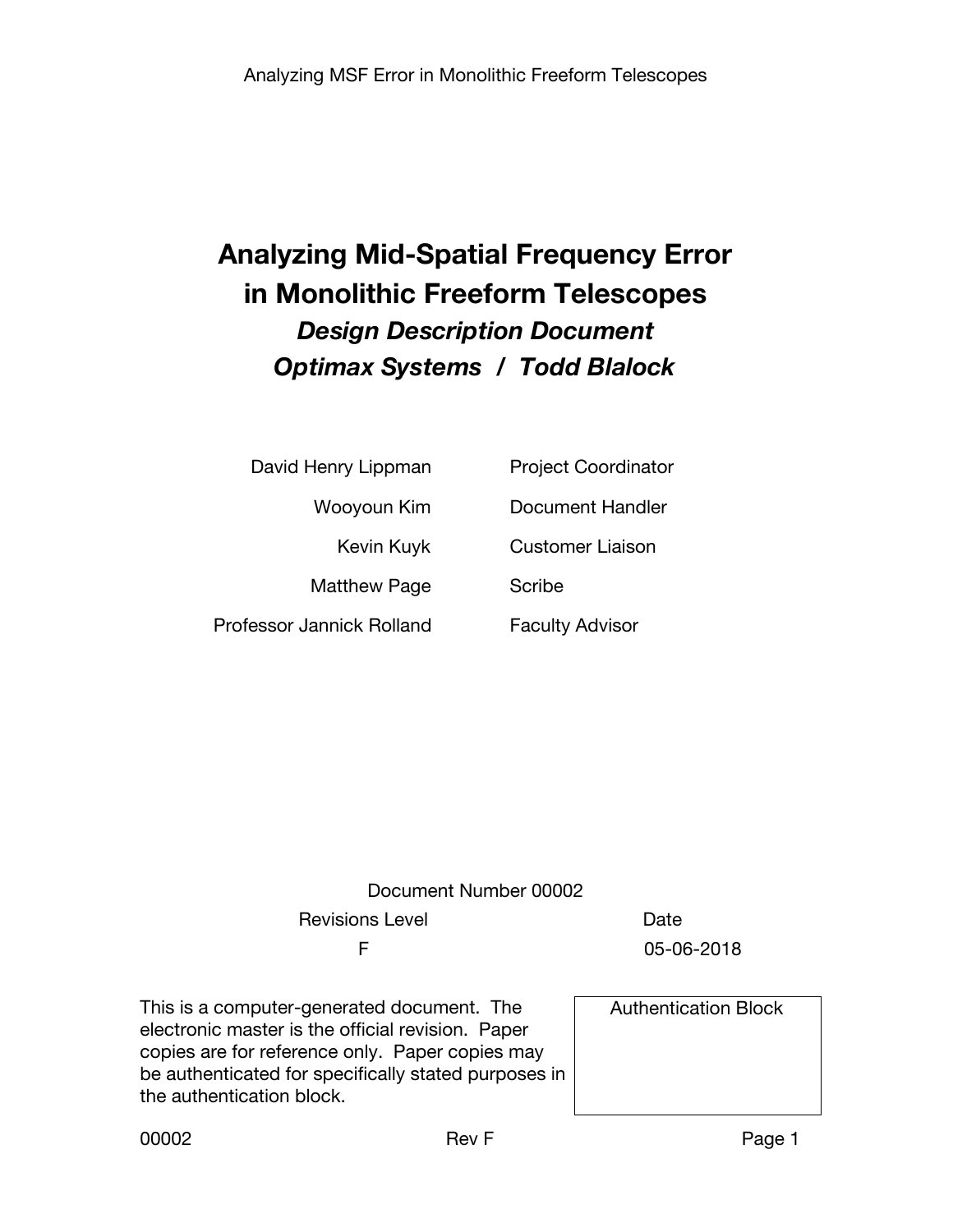## **Revision History:**

| Revision    | Description        | Date       | Authorization |
|-------------|--------------------|------------|---------------|
| A           | Initial DDD        | 01-21-2018 | <b>DHL</b>    |
| B           | <b>Updated DDD</b> | 02-03-2018 | <b>DHL</b>    |
| $\mathsf C$ | <b>Updated DDD</b> | 02-17-2018 | <b>MMP</b>    |
| D           | Midterm DDD        | 02-24-2018 | <b>DHL</b>    |
| Ε           | <b>Updated DDD</b> | 04-01-2018 | <b>DHL</b>    |
| F           | Final DDD          | 05-06-2018 | <b>DHL</b>    |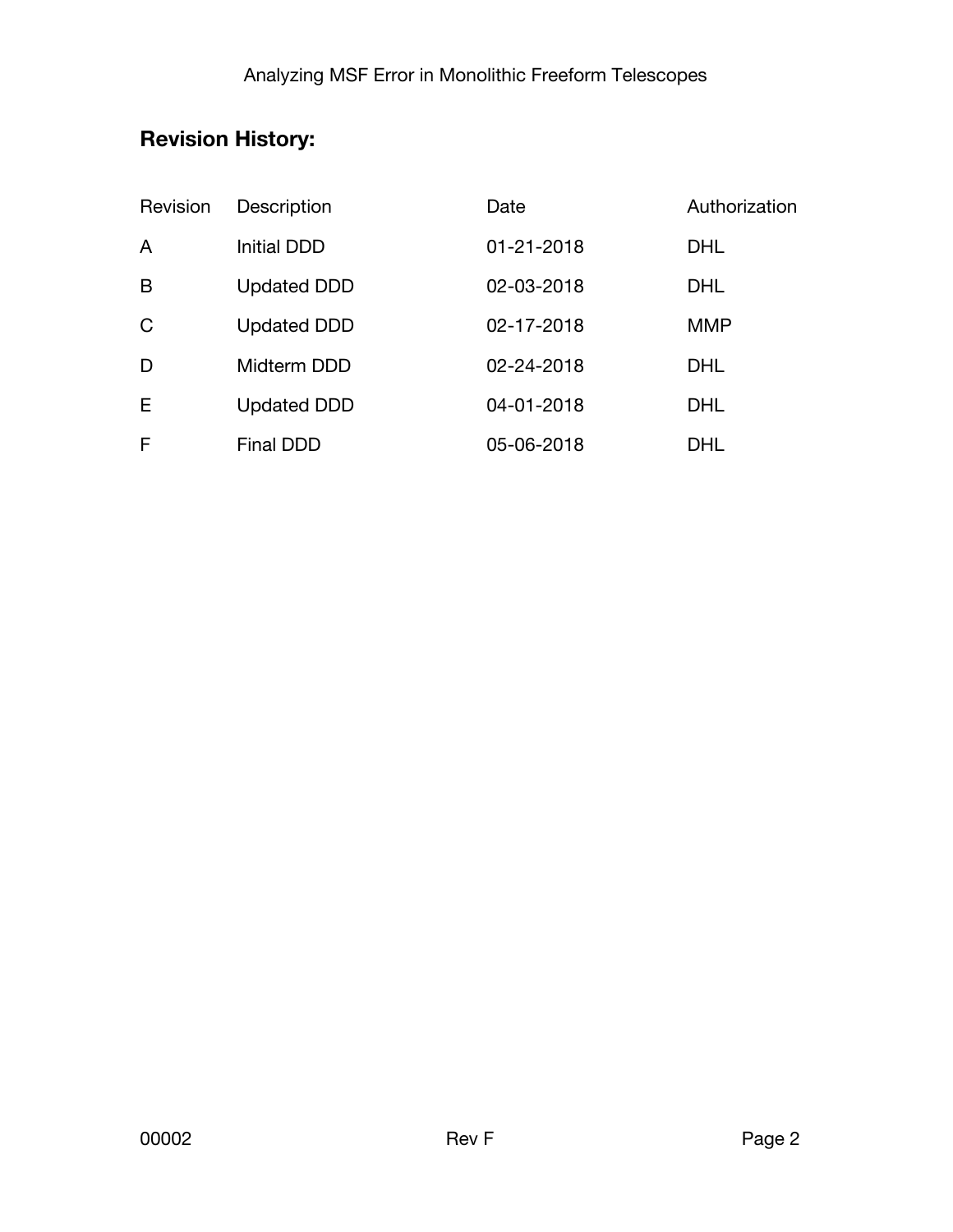## **Table of Contents:**

|    | <b>Revision History</b>        | 2              |
|----|--------------------------------|----------------|
|    | <b>Table of Contents</b>       | 3              |
| 1. | Background                     | $\overline{4}$ |
| 2. | <b>Methods &amp; Procedure</b> | 4              |
| 3. | <b>Results</b>                 | 12             |
| 4. | <b>Project Details</b>         | 17             |
| 5. | Hajim Design Day Plan          | 21             |
| 6. | Acknowledgements               | 22             |
| 7. | References                     | 22             |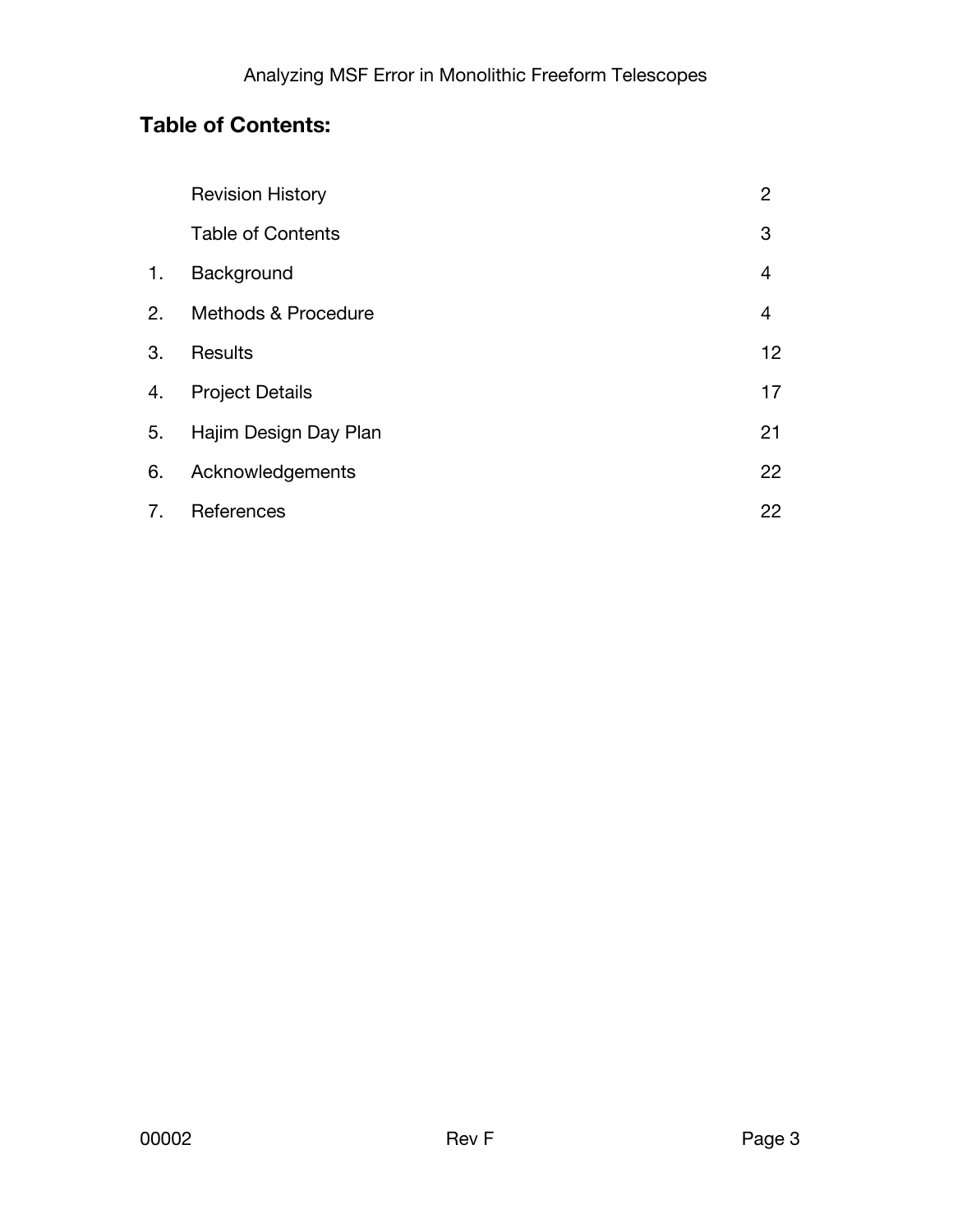### **1. Background**

Monolithic optical systems offer great promise for a variety of applications by eliminating the possibility of most alignment errors; however, fabricating monolithic systems – especially those containing aspheric or even freeform surfaces – remains a challenge. Mid-spatial frequency (MSF) figure errors are unavoidable artifacts introduced to optical surfaces when performing sub-aperture grinding and polishing, methods typically used for fabricating aspheric and freeform surfaces. Although a variety of techniques can be used to mitigate these features, MSF errors can greatly hinder optical performance in a variety of different ways. Measuring and tolerancing MSF errors introduced during the manufacturing process are key first steps in adequately fabricating these monolithic optical systems. Three monolithic telescope designs being fabricated by Optimax Systems contain multiple freeform surfaces and will be analyzed for sensitivity to MSF error.

The product is a thorough design study and sensitivity analysis of the impact of MSF figure error on the imaging performance on these monolithic freeform telescopes as well as tolerancing what MSF error is allowable for desired optical performance. This is done with a computational model for MSF error that is verified by empirical measurements performed on the freeform telescopes.

### **2. Methods & Procedure**

#### *a) Overview*

The project objective is to understand and model how MSF error affects the monolithic telescopes. To do this:

- 1. First, a model that accurately simulates the effect MSF error has on a system's imaging performance must be created
- 2. Second, this model must be verified using empirical measurements for confirmation
- 3. Third, this MSF model can now be applied to the Stage 3 telescope design to perform sensitivity analysis and tolerancing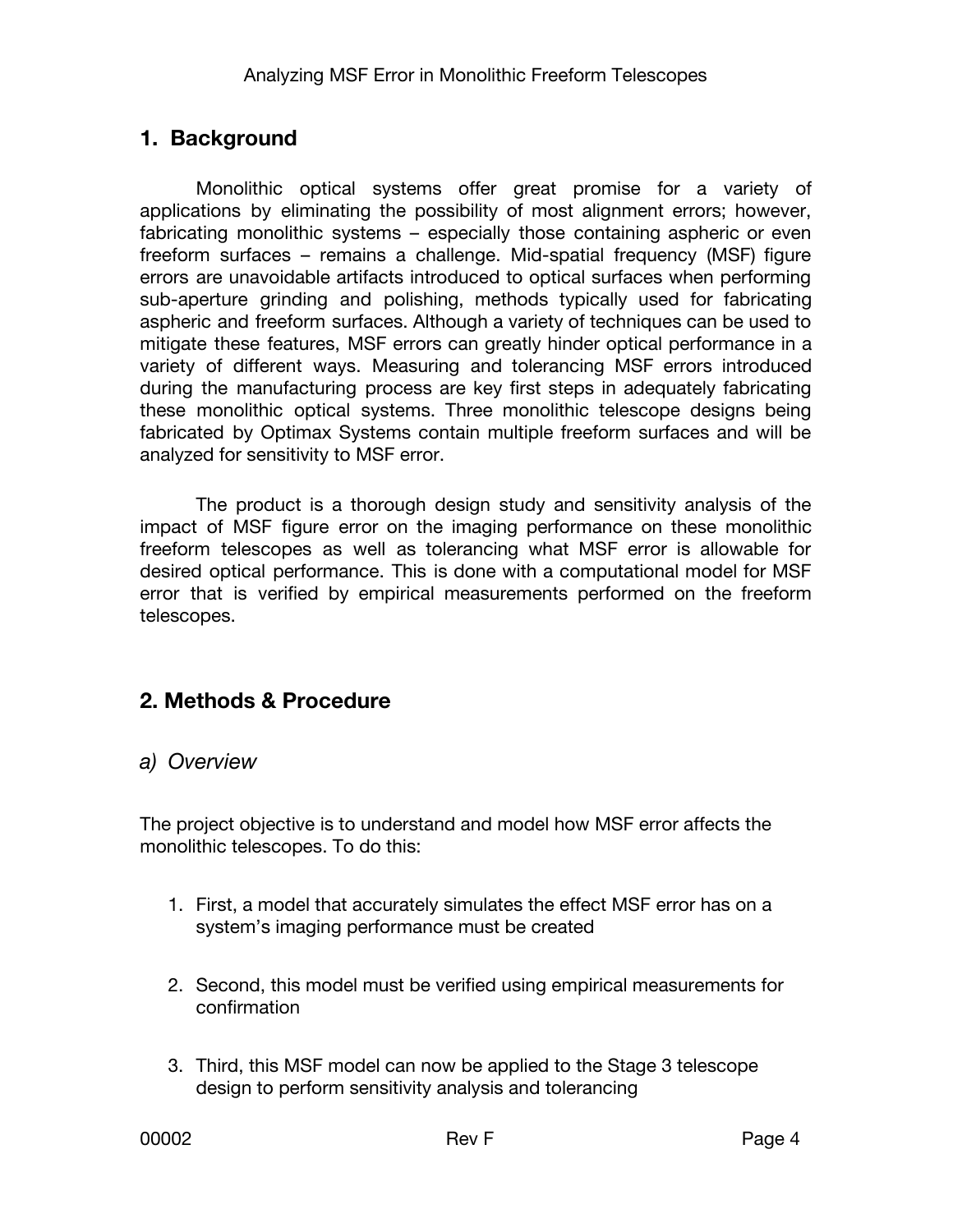To create a model that accurately simulates the effect MSF error has on a system, a metric of some sort must be used to correlate between simulated and empirical data. This metric must be able to be calculated using an optical design software like CODE V and must be able to be measured in a lab environment. This metric must also be a measurement that is as independent as possible from other system aberrations, fabrication errors, and anything else that would cause a difference between simulated and measured metrics.



 **Figure 1**: Sample out-of-focus spot containing mid-spatial frequency signatures.

The metric we used to validate our model against empirical measurements is a through-focus measurement of the on-axis image spot. These measurements are performed using a visible monochromatic source, i.e. a laser, to avoid unwanted chromatic aberrations. There is a distinct signature pattern that is present in the image spot for MSF error afflicted optics, as can be seen in Figure 1 for the Stage 1 monolith design.

A programmed user-defined surface used with CODE V serves as the basis for our MSF model. This model enables us to simulate the effect MSF error has on the nominal monolithic designs, including calculations of the through-focus spot.

Once the model was verified against empirical measurements, sensitivity analysis and tolerancing was performed on the Stage 3 design for which MSF frequency and amplitude ranges meet an as-built imaging performance metric. The system performance is being specified by Optimax with Strehl ratio.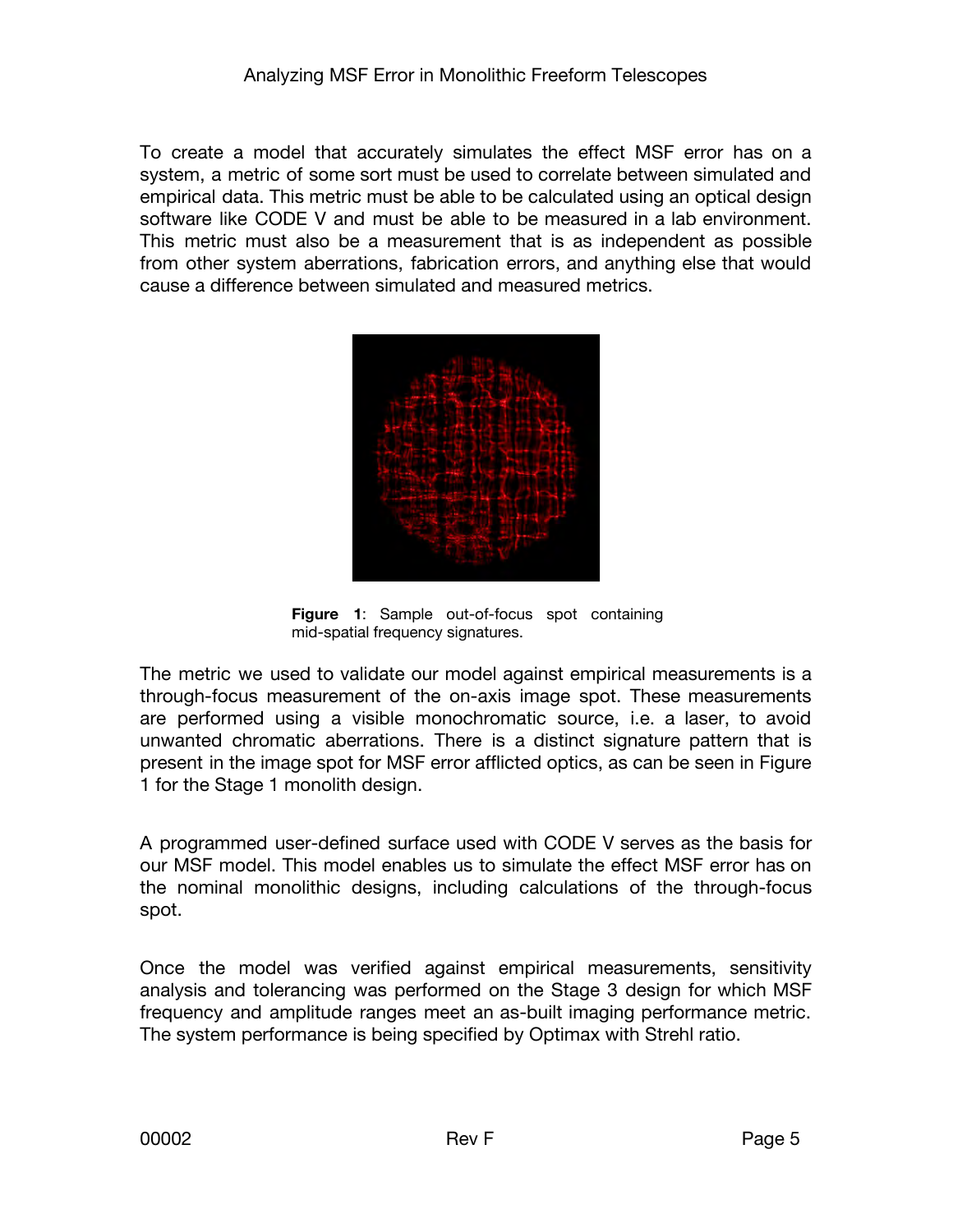#### *b) Mid-Spatial Frequency Error Modeling Method*

In the monolithic telescope designs, the freeform surfaces are defined using XY polynomials on top of a basic conic surface, with the sag:

$$
z_{\text{nom}}(x, y) = z_{\text{conic}}(x, y) + z_{\text{XY}}(x, y)
$$
  
= 
$$
\frac{cr^2}{1 + \sqrt{1 - (1 + k) c^2 r^2}} + \sum_{m=0}^{\infty} \sum_{n=0}^{\infty} c_{m,n} x^m y^n
$$

where c is the surface curvature,  $r^2 = x^2 + y^2$ , k is the conic constant, and  $\mathbf{c}_{\mathsf{m,n}}$  are coefficients that are determined for each m, n XY pair.

The MSF error on top of these XY polynomial surfaces can be modeled by adding a two-dimensional sinusoidal sag and local slope error across the part:

$$
z_{\text{MSF}}(x, y) = A \cos(\omega_x x) + B \cos(\omega_y y)
$$

where A and B are ripple amplitudes and  $\omega_x$  and  $\omega_y$  are ripple angular frequencies in X and Y, respectively.

Thus, the total sag modeled for XY polynomial freeform surfaces with MSF figure error is the sum of the two equation above:

$$
z(x,y) = z_{\text{nom}}(x,y) + z_{\text{MSF}}(x,y)
$$
  
= 
$$
\frac{cr^2}{1 + \sqrt{1 - (1+k)c^2r^2}} + \sum_{m=0}^{\infty} \sum_{n=0}^{\infty} c_{m,n}x^m y^n + A \cos(\omega_x x) + B \cos(\omega_y y)
$$

In calculating ray trace data, the surface derivatives with respect to the Cartesian coordinates, x and y, are also needed:

$$
\frac{\partial}{\partial x} z = \frac{\partial}{\partial x} (z_{\text{conic}} + z_{XY} + z_{\text{MSF}})
$$

$$
\frac{\partial}{\partial y} z = \frac{\partial}{\partial y} (z_{\text{conic}} + z_{XY} + z_{\text{MSF}})
$$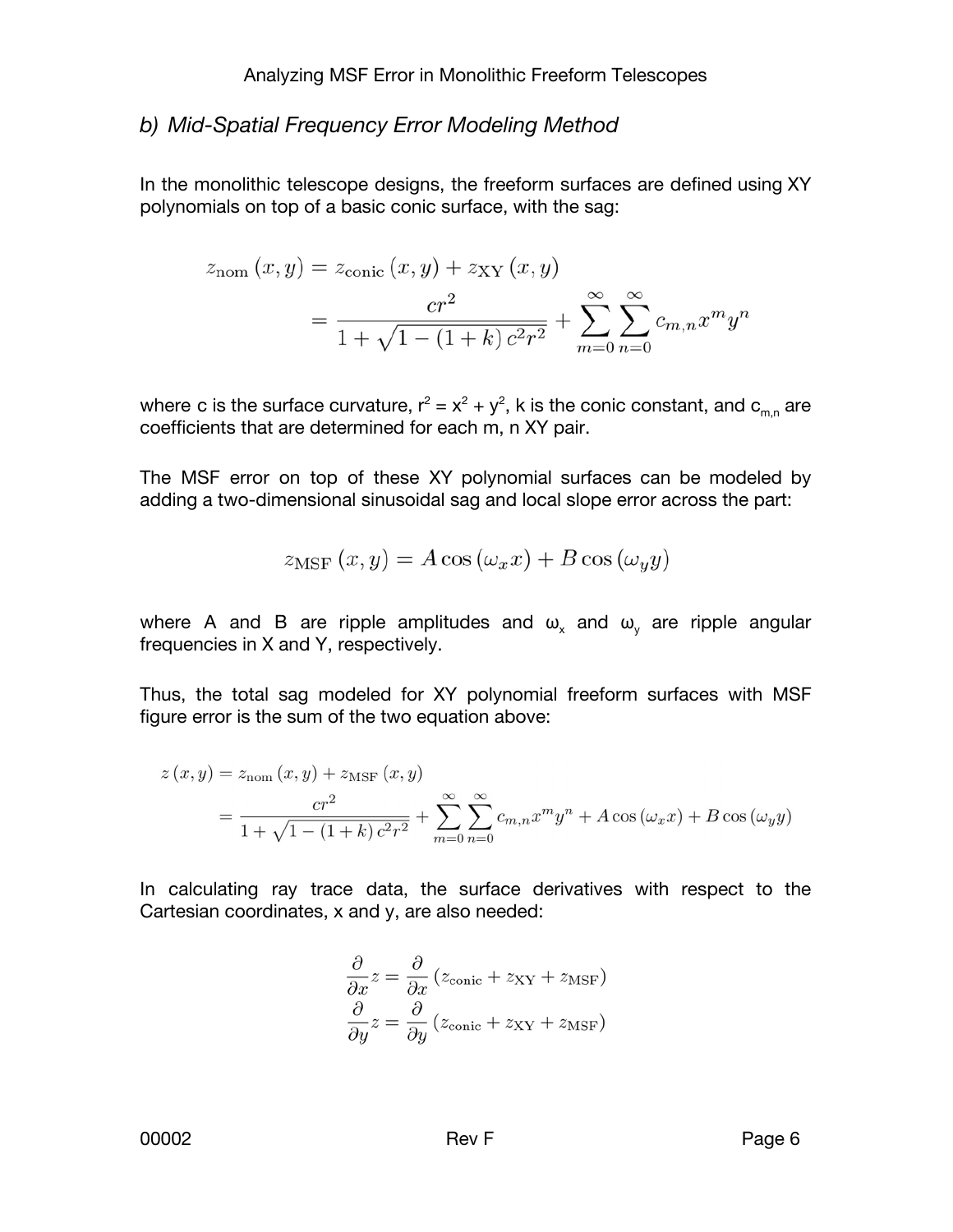#### Analyzing MSF Error in Monolithic Freeform Telescopes



 **Figure 2**: Examples of freeform surfaces containing MSF error created by the MSF model.

This mathematical model is implemented using CODE V via a User-Defined Surface (UDS). The UDS is a dynamic-link library programmed in C++ that when loaded into CODE V will actively return the sag and derivative values for the surface in order for CODE V to perform ray tracing.

Moreover, this mathematical model is designed for *general use* with changeable amplitudes and spatial frequencies in the X and Y dimensions *only* so as to be usable with different optical systems in the future. In other words, the modeled MSF error may not align precisely with a measured surface due to randomness and higher order complication like amplitude and frequencies varying across a dimension. To fine tune our model to fit precisely the MSF surfaces at hand would lose the generalization capabilities of a model usable for other cases. As can be seen in the Results section, the model's surfaces indeed do not precisely match the surface profilometry measurements but do offer a surface that is consistent with the measured dominant amplitudes and frequencies.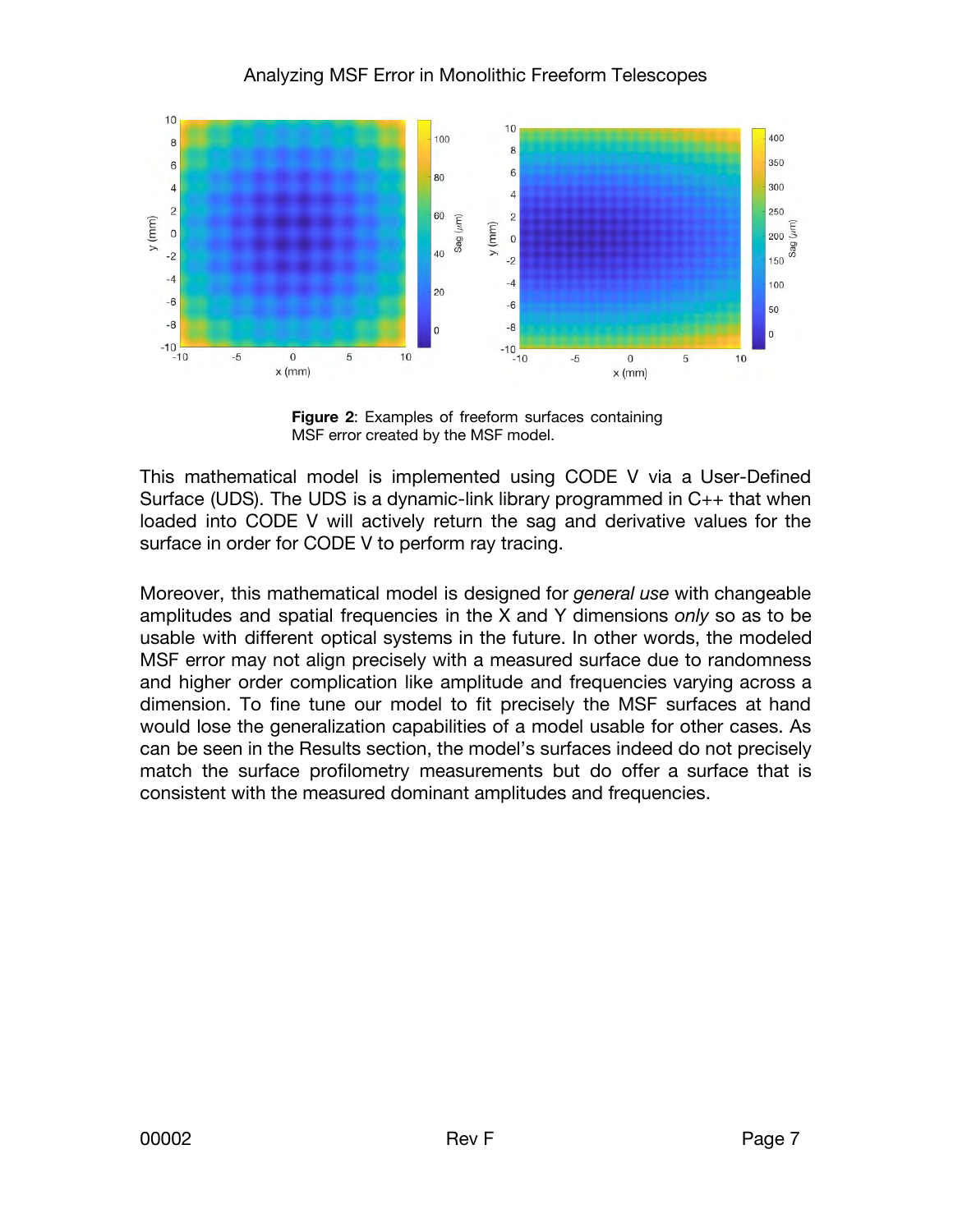#### *c) Model Verification & Testing*



 **Figure 3**: Testing setup for measuring through-focus on-axis spot.

In order to verify the MSF error model, on-axis through-focus measurements of the image spot were taken for the Stage 1 design. A monochromatic laser source was used to avoid chromatic aberration effects. The source used was a Zygo Verifire laser interferometer using a 4-inch plano reference flat. The monolith was placed on a 6 degree of freedom stage and was aligned to the incident planar wavefront using the standard capabilities of the interferometer. Then, the detector - a full frame CMOS sensor - was aligned to the exit face of the monolith and was moved through focus using a linear translation stage. Spot measurements were performed every 1 mm with a smaller increment at best focus. This testing plan is visualized in Figure 3.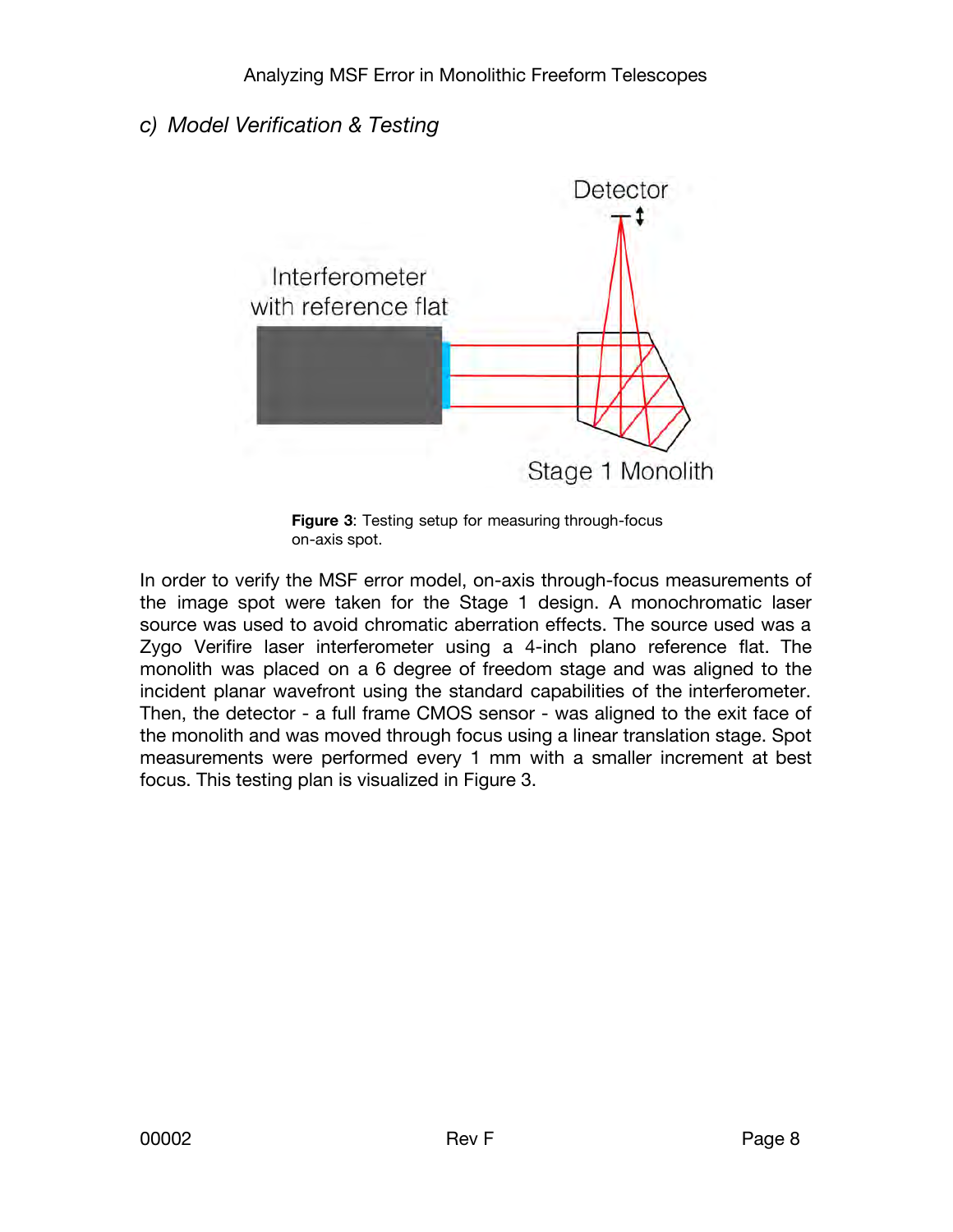#### *d) Additional analyses*



 **Figure 4**: Ripples in the MTF for a system suffering from MSF error. Left: on-axis MTF for Stage 3 monolith design. Right: theoretical example.<sup>6</sup>

As can be seen in the work of Suleski, the presence of MSF error will result in ripples in the MTF curve for the system, as can be seen in Figure 4. $^{\rm 6}$  This fact was confirmed using the model previously discussed applied to the Stage 3 design. This serves as an additional confirmation of the mathematical model.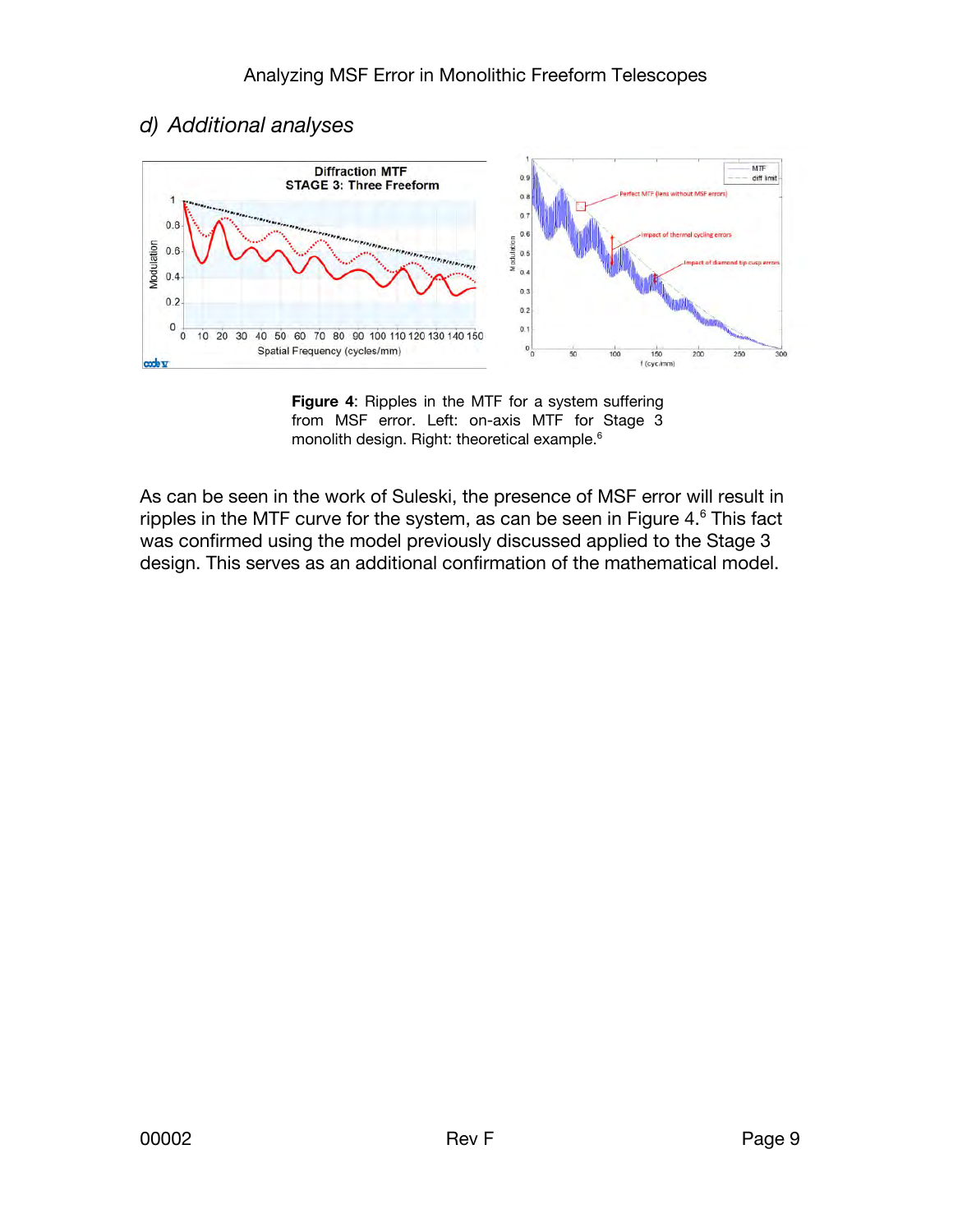#### Analyzing MSF Error in Monolithic Freeform Telescopes



 **Figure 5**: Full field display (FFD) for nominal (left) and MSF afflicted (right) Stage 1 design. (1) RMS wavefront error (waves). (2) Primary spherical<br>aberration(waves). (3) Secondary astigmatism Secondary astigmatism (waves). The FFD clearly depicts what specifically is being affected by the presence of MSF error.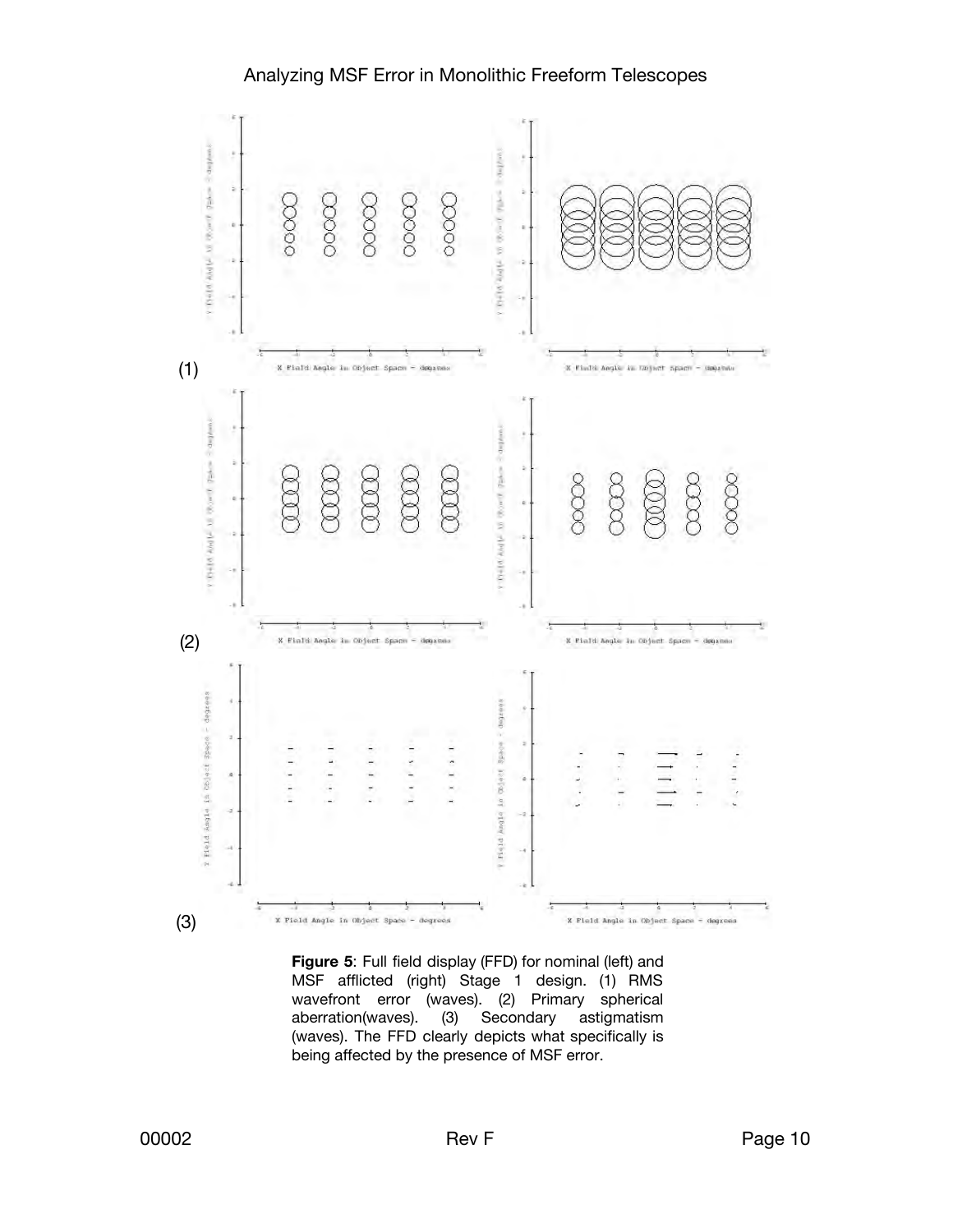To understand how significant MSF error is on performance, aberration analysis has been conducted on Stage 1 telescope. In order to examine MSF error, the RMS wavefront was measured before and after the MSF error was introduced. In addition, the zernike aberrations' effect on full field from was compared and plotted. Without MSF error, the average RMS size is 0.79 waves. With MSF error, the average RMS size is 2.43 waves, which is a huge drop in performance. To give a perspective, typically diffraction limited system has about 0.07 waves.

Examining aberration individually, there is significant increase in effect of defocus, spherical aberration, coma, secondary astigmatism, and primary tetrafoil after MSF error has put on. On each aberrations, the effect of MSF error scales in some sort of formulaic pattern. Specifically, as shown in Figure 5, in primary spherical aberration and secondary astigmatism MSF error scales sinusoidally on Y field, as well as on X field, but with a different frequency. This is expected, because adding MSF error on to each surfaces is like creating patternized changes to wavefront as it reflects each surfaces, resulting in patternized MSF error effect on each aberration.

As a side note, just because individual aberration contribution is large, it does not mean that that aberration contribution is negatively affecting the system performance. Consequently, because the system is limited by aberrations and MSF error is patternized, it is interesting to think if with right frequency and amplitude, MSF error could have positive effect on aberrations and potentially balance aberrations to minimize the rms spot size.

However, if the system designed supposedly to be diffraction limited, these formulaic pattern of MSF error on each aberrations could only make the system performance worse, because it would most likely to unbalance the aberration contribution. Consequently, it is expected that diffraction limited system performance would be impacted by MSF error more than aberration limited system. We can confirm this by putting similar MSF error on stage 3 telescope and comparing its average rms values before and after. Without MSF error, the average RMS size is 0.066 waves. With MSF error, the average RMS size is 1.45 waves. For stage 3, MSF error increased rms spot size by 21 times. Where as for stage 1, MSF error increased rms spot size by only 3 times, highlighting the expectation.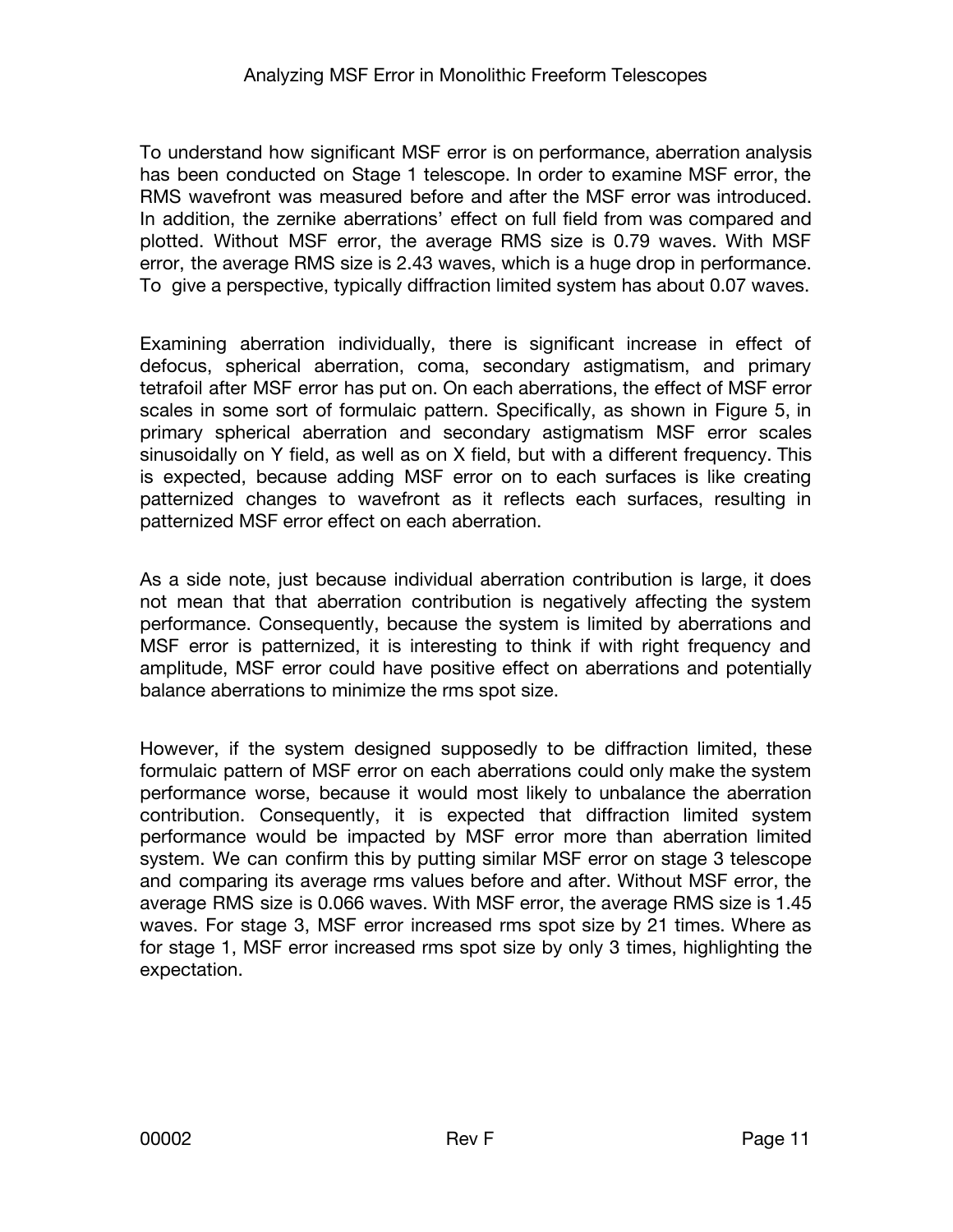## **3. Results**

## *a) Surface profile analysis for Stage 1*



**Figure 6**: Stage 1 profilometry surface measurements, 2D Fast Fourier Transform (FFT), and 1D FFT. Top: first freeform surface. Bottom row: second surface.

|           | Spatial<br>frequency, X<br>$(mm^{-1})$ | Spatial<br>frequency, Y<br>$(mm^{-1})$ | PV amplitude,<br>$X \, (\mu m)$ | PV amplitude,<br>$Y$ ( $\mu$ m) |
|-----------|----------------------------------------|----------------------------------------|---------------------------------|---------------------------------|
| Surface 2 | 0.1062                                 | 0.1287                                 | 0.3626                          | 0.3321                          |
| Surface 3 | 0.1870                                 | 0.1168                                 | 0.4774                          | 0.5159                          |

 **Table 1**: Dominant mid-spatial frequencies and peak-to-valley (PV) amplitudes in X and Y for each surface.

High-resolution profilometry measurements for the two freeform surfaces of the Stage 1 design were taken by Optimax. This data is plotted with its 1D and 2D Fast Fourier Transforms (FFT) in Figure 6 with its peak spatial frequencies and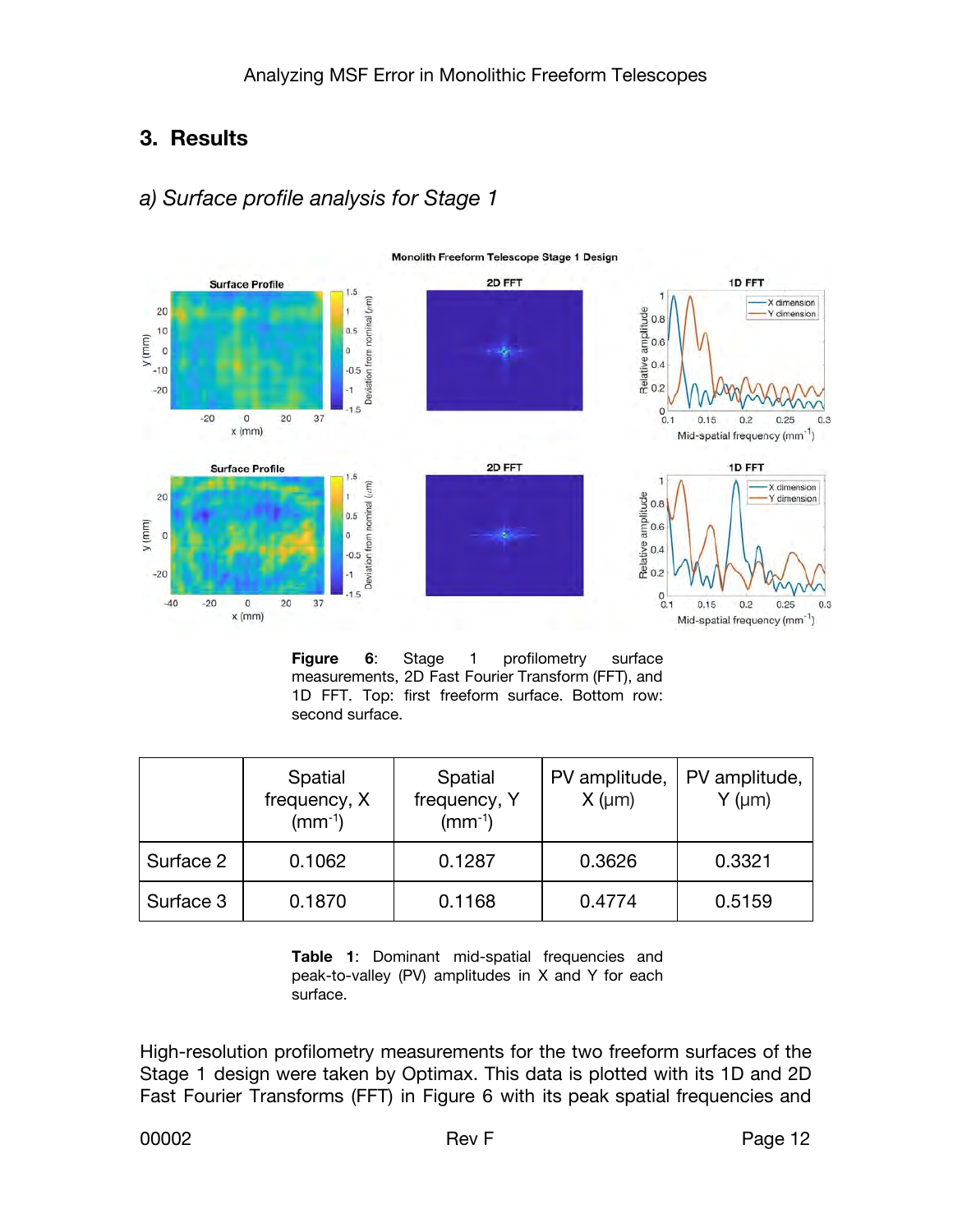amplitudes listed in Table 1. Note that spatial frequencies less than 0.1 mm<sup>-1</sup> are excluded since these are more on the level of low-spatial frequency error rather than MSF error.



 **Figure 7**: Comparison of measured and modeled surface sag deviation from nominal for the Stage 1 design. Modeled MSF frequencies and amplitudes are those in Table 1. Top: first freeform surface. Bottom: second freeform surface. All plots are on the same color scale.

The mid-spatial frequencies and amplitudes in Table 1 were then applied to the model for the freeform surfaces in Stage 1. The measured and modeled deviation from nominal sag can be seen in Figure 7.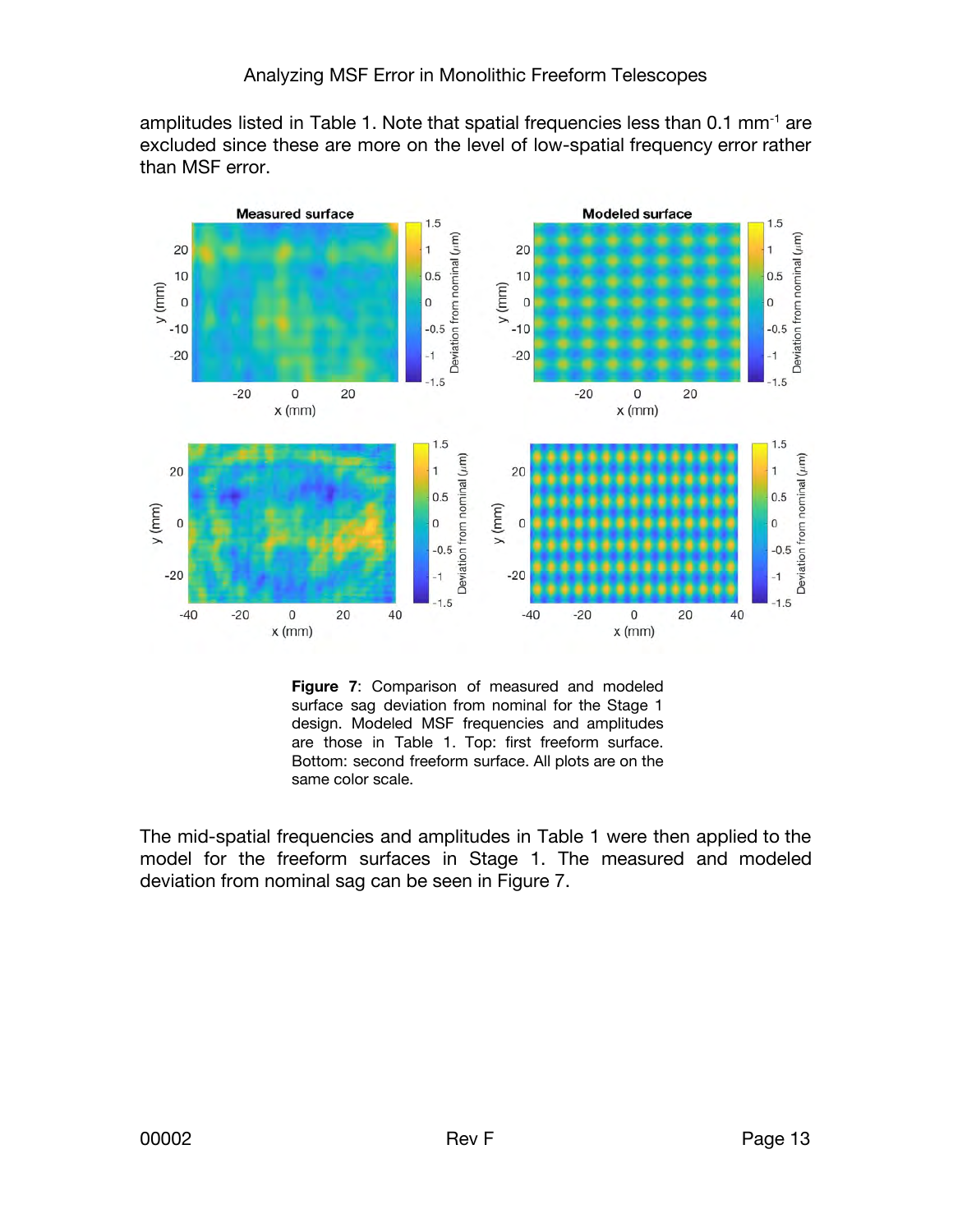#### *b) Model verification*

Now that the characteristic MSF frequencies and amplitudes were applied to the Stage 1 computational model, different aspects of the measured through-focus spots were analyzed.



 **Figure 8**: Comparison of modeled and measured image spots through-focus for the Stage 1 design. All spots are on the same relative spatial scale but not the same relative intensity scale. Both modeled and measured spots possess the expected MSF signatures.

First, the spatial characteristics of the modeled and measured spots were compared at different through-focus positions. As can be seen in Figure 8, both the modeled and measured spots contain signatures of MSF error, and both are very similar in shape and size. Both sets of spots contain vertical and horizontal nulls and hot spots. Recall that the MSF model is an approximation using only single frequencies and amplitudes in X and Y, so it was never expected that the sets of spots should match exactly. Some differences are present as the spot decreases in size. This is most likely due to a difference in sampling since the pixel sampling for the measured spots decreases with size while this is not the case for the computational model which has constant sampling regardless of spot size. Overall, the shape and qualitative properties of the two sets of spots is considered very strongly correlated and serves as strong support for the proposed MSF model.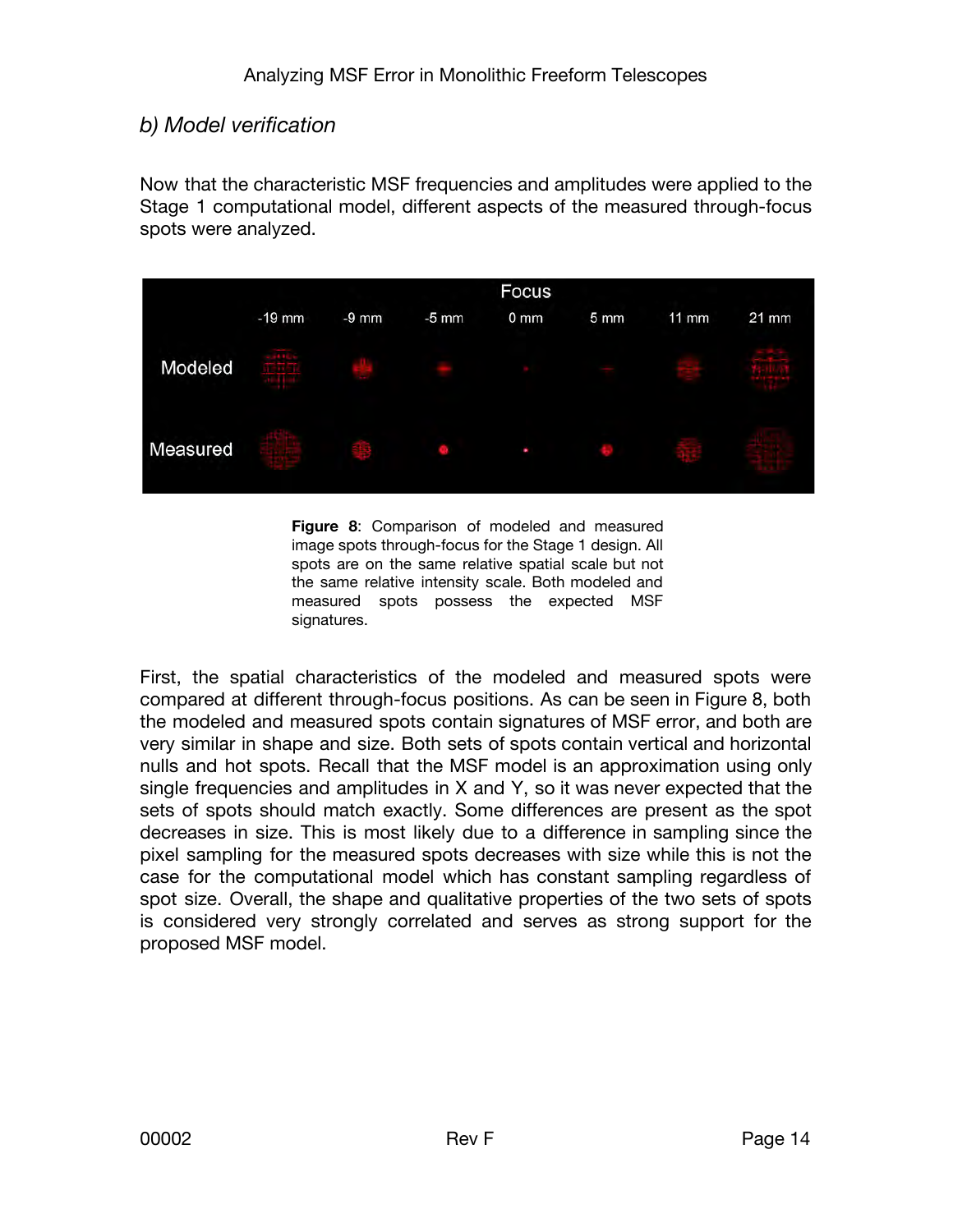

 **Figure 9**: Spot diameter for Stage 1 design. Measured spot diameters correlate closely to those predicted by MSF model.

Next, more quantitatively, the diameter of the produced image spots were evaluated. By knowing the pixel pitch of the CMOS detector used for the empirical measurements (6.55 micron), a physical spot diameter can be determined through the measured pixel size of the spots. Meanwhile, the modeled spot diameters waweres calculated using CODE V, first the nominal Stage 1 design and again with the MSF ripples included. The comparison of the measured and modeled spot diameters can be seen in Figure 9. The measured spots correlate strongly with what the MSF model predicts, especially at best focus. Moreover, the measured spot diameters are symmetrical through focus, as one would expect for a spherical converging and then diverging wavefront. Meanwhile, the model for both nominal and MSF designs predicts the rate at which the spot diameter increases to be slightly greater on the far side of focus, resulting in slight asymmetry of the model curves. This is the cause of the deviation of measured and modeled diameters for positive focus values. The reason for this is not entirely known but is thought to be due to diffraction effects overlooked by CODE V. Overall, the measured spot diameter closely matches what the MSF model predicts for most of the focus range and especially around best focus, a strong confirmation of the computational model.

Overall, the conclusion of the empirical through-focus spot measurements is that the results strongly confirm the validity of the proposed computational MSF model. Now that the model has been proven to be representative of MSF errors, sensitivity analysis and tolerancing can now be performed.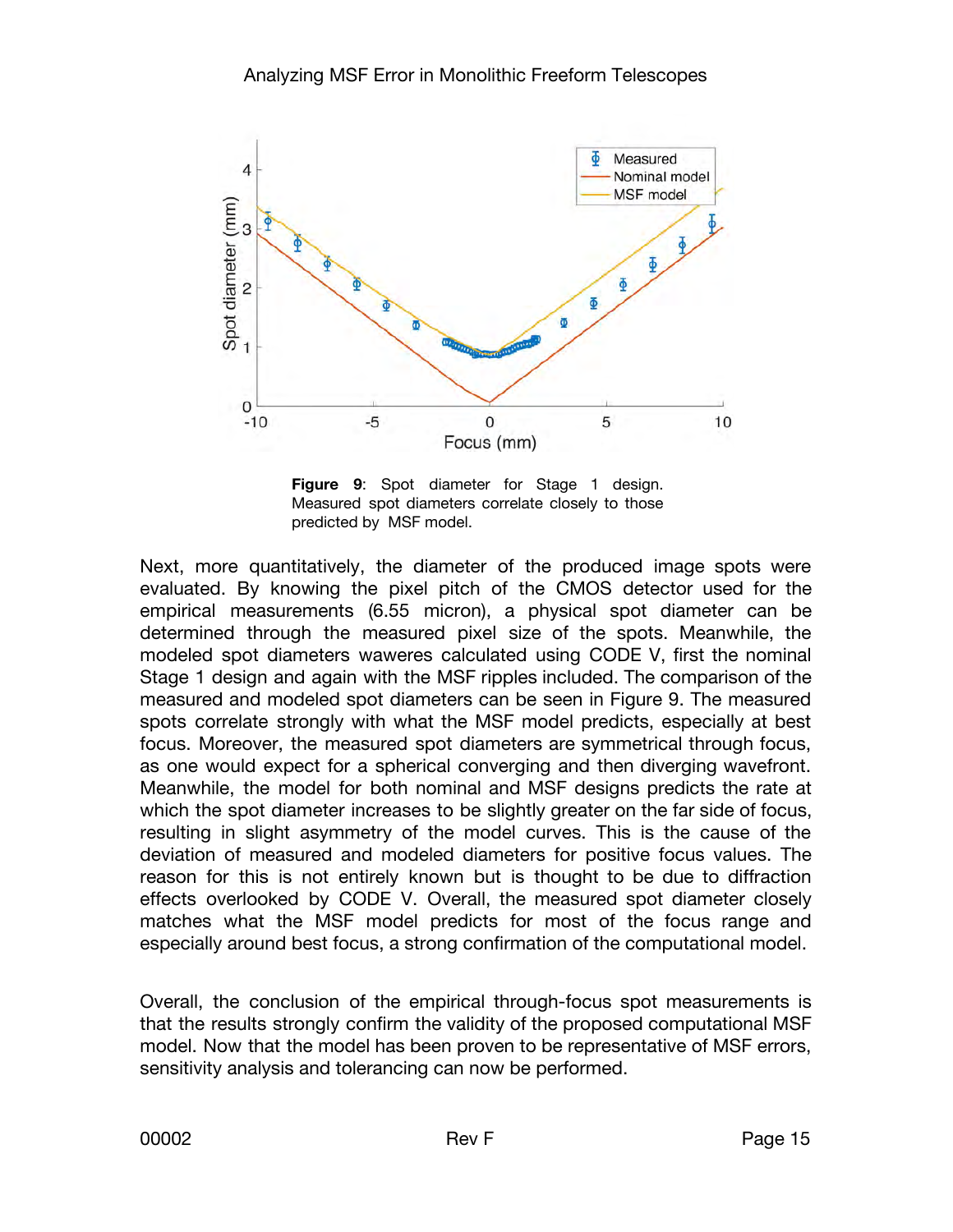#### *b) Sensitivity analysis & tolerancing*



 **Figure 10**: Strehl ratio as a function of different MSF frequencies and amplitudes for the Stage 3 diffraction-limited design. Analysis performed for the on-axis field point.

Now that the validity of the MSF model has been proven, the model can be used to achieve the overarching objective of the project: determining how MSF error affects imaging performance and, specifically, how much is tolerable to achieve a certain performance specification. This analysis was performed on the Stage 3 design for two reasons: (1) it is the best performing of the three monolithic telescopes, and (2) its fabrication is not yet complete.

As provided by Optimax, the performance metric employed was Strehl ratio which is the ratio of the aberrated point spread function (PSF) to the unaberrated, diffraction-limited PSF. On-axis, the Strehl ratio of the nominal Stage 3 design was 0.86 and typically a Strehl ratio of greater than 0.8 is considered diffraction limited. Using the MSF model, combinations of different MSF frequencies and amplitudes were applied to the Stage 3 MSF model, and the Strehl ratio was calculated. These frequencies and amplitudes were applied evenly in the X and Y dimensions as well as on all three of the Stage 3 freeform surfaces. The results can be seen in Figure 10. Interestingly, MSF ripple amplitude has a considerable effect on performance while MSF frequency has almost no effect. Also, in order to maintain diffraction-limited performance, the MSF amplitude, PV, must be approximately 10 nm or less on all freeform surfaces. This is considerably smaller than the MSF ripples measured on the Stage 1 monolith which have PV amplitudes of 1-2 microns.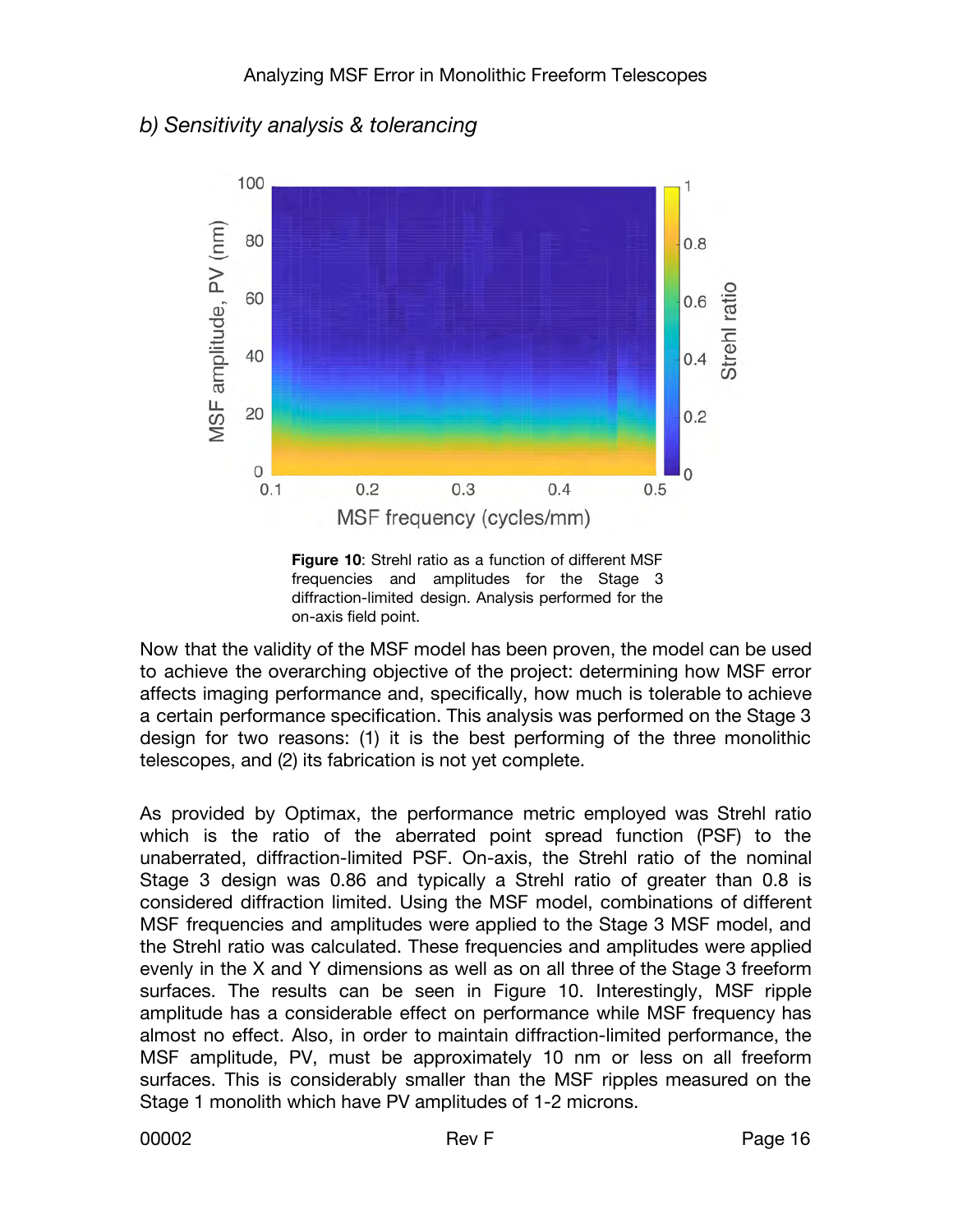## **4. Project Details**

## *a) Designs*

There are three different stages of monolithic freeform telescope designs.



 **Figure 11**: Three monolithic freeform telescope designs.

Stage 1 is prismatic, contains two plano windows and two freeform surfaces, and is not diffraction limited.

Stage 2 is C-shaped, contains the same two freeform surfaces as Stage 1, and is not diffraction limited.

Stage 3 is prismatic and contains two plano windows, three freeform surfaces, and is diffraction limited.

The fabrication of:

Stage 1 and Stage 2 is completed.

Stage 3 is in process. Grinding is complete, and polishing and coating will be completed early in summer of 2018.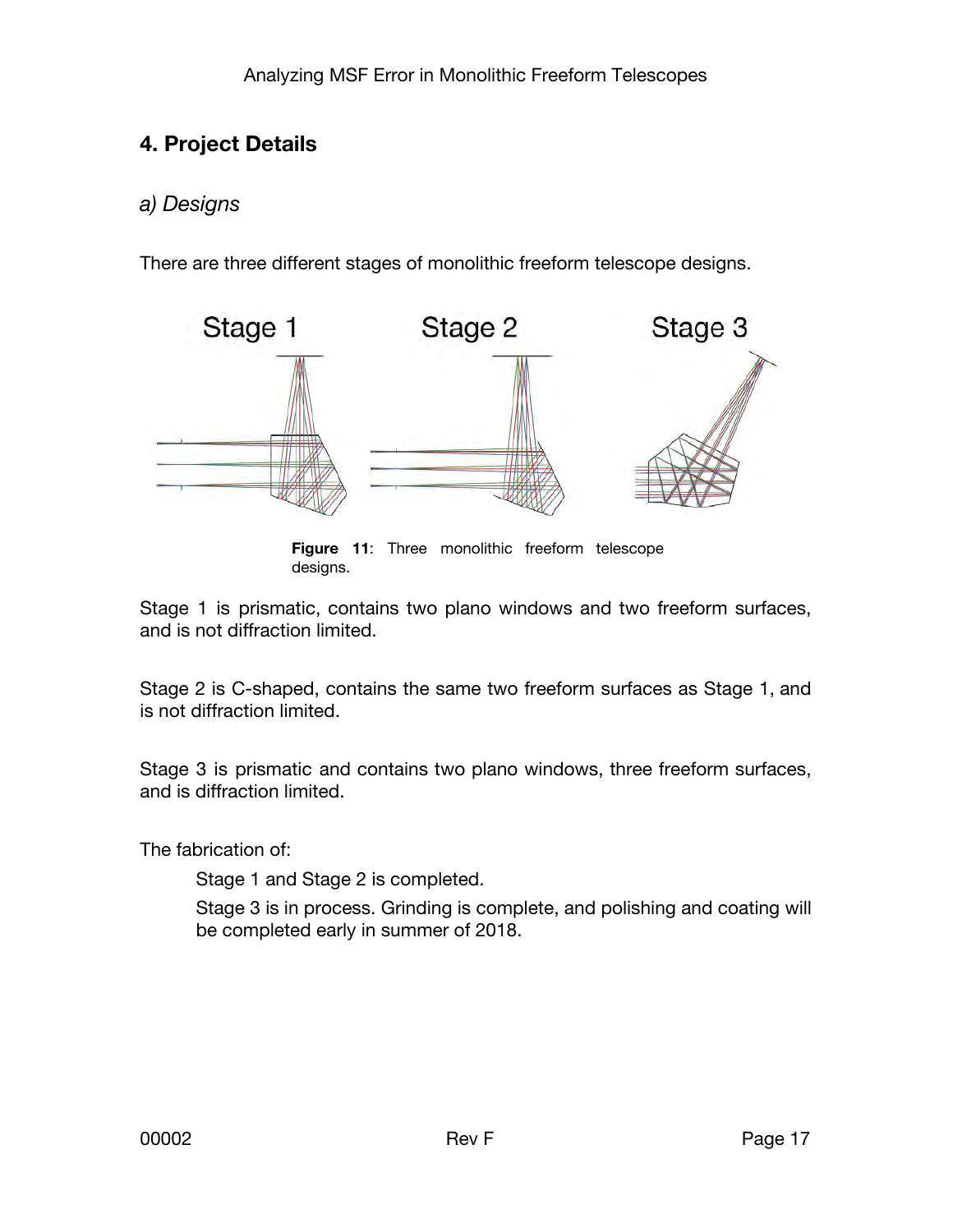#### *Design Specifications:*

|                                       | Stage 1 | Stage 2        | Stage 3 |
|---------------------------------------|---------|----------------|---------|
| Half field of view, $Y$ ( $\degree$ ) | 4.365   | 4.365          | 4.365   |
| Half field of view, $X$ ( $\degree$ ) | 1.431   | 1.431          | 1.431   |
| Entrance pupil diameter (mm)          | 50      | 50             | 50      |
| Design wavelength (nm)                | 633     | 633            | 633     |
| Effective focal length (mm)           | 168.338 | 248.732        | 227.082 |
| Material                              | Silica  | Silica         | Silica  |
| Number of freeform surfaces           | 2       | $\overline{2}$ | 3       |
| Design style                          | Prism   | C shape        | Prism   |
| Diffraction limited performance?      | No.     | <b>No</b>      | Yes     |
| Fabrication complete?                 | Yes     | Yes            | No      |

**Table 2**: System specifications for three monolithic freeform telescope designs. The fabrication of Stage 3 is in process and is expected to be complete early in the summer of 2018.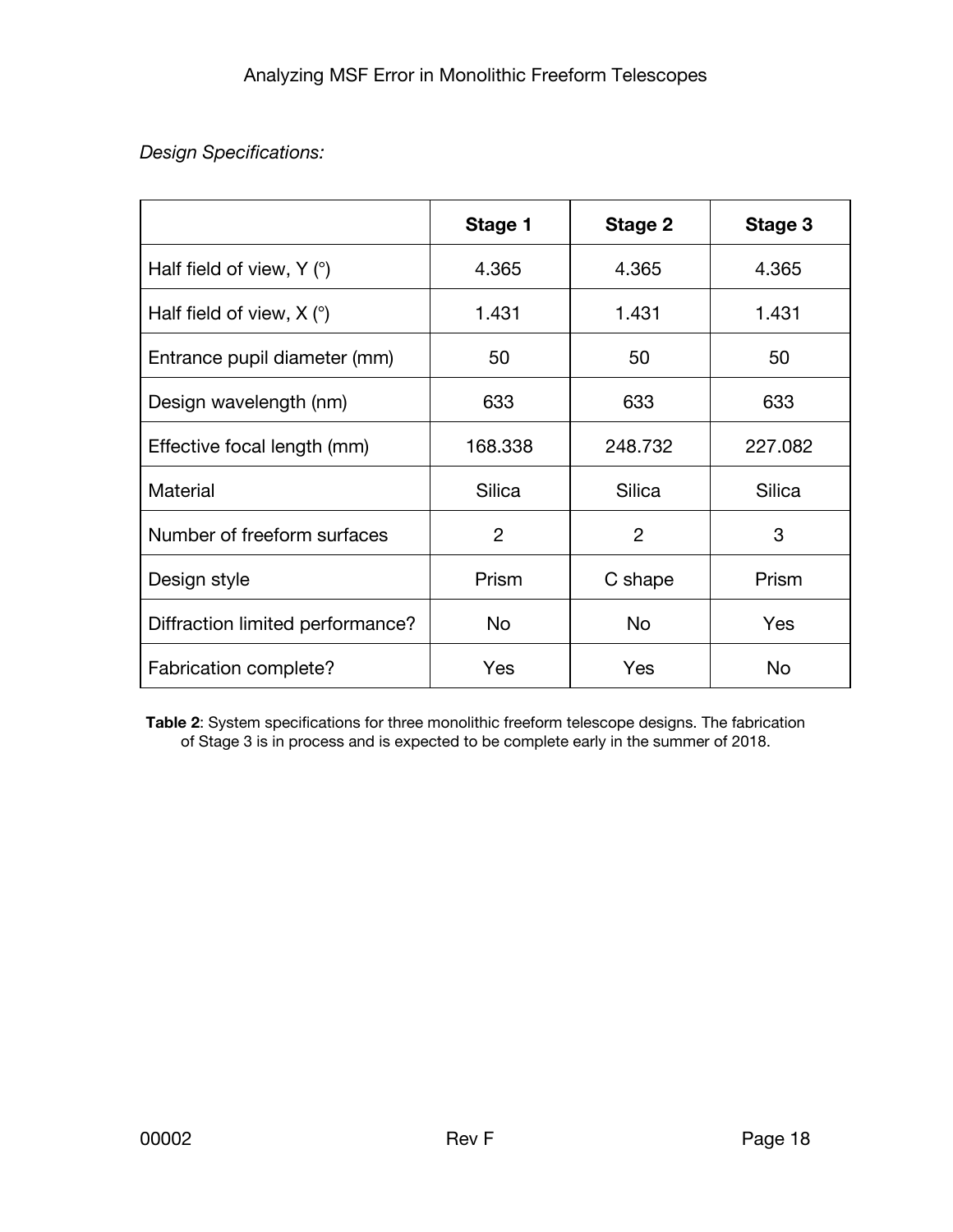

#### *b) Fabrication Methods for Monolith Designs*

**Figure 12:** Grinding and polishing methods for monolithic telescope designs. Left: contour grinding. Right: bonnet polishing.<sup>4</sup>

The surfaces of the monolithic freeform telescopes are being ground with a robotic arm using a contour bound-abrasive diamond tool, as in Figure 12. The surfaces are being polished using a sub-aperture bonnet technique typical of Zeeko polishers. Both of these methods are sub-aperture optical fabrication methods and, therefore, leave residual MSF error. Qualitative evidence of this MSF error can be seen in Figure 1 where in-homogeneity is evident in the out of focus image spot for the Stage 1 design. This could be attributed to the MSF errors on both of the freeform surfaces.



 **Figure 13**: Different number of overlaps of linear MSF patterns, ultimately yielding a randomized surface pattern.

In the world of optical fabrication, MSF error is a looming grey area where not much is well defined about its effect on performance, yet a variety of techniques exist to mitigate the presence of MSF. The technique being used by Optimax to mitigate the MSF features on the monolithic freeform surfaces consists of repeatedly raster polishing the same surface but with the raster path oriented at different angles, as in Figure 13. The result of repeatedly overlapped linear patterns is a pattern of pseudo-random clusters of 2D Gaussian "islands." This effect can be seen in the surface measurements in Figure 6. These islands can be approximately modelled sing a 2D grid of linear sinusoidal gratings being applied to a surface.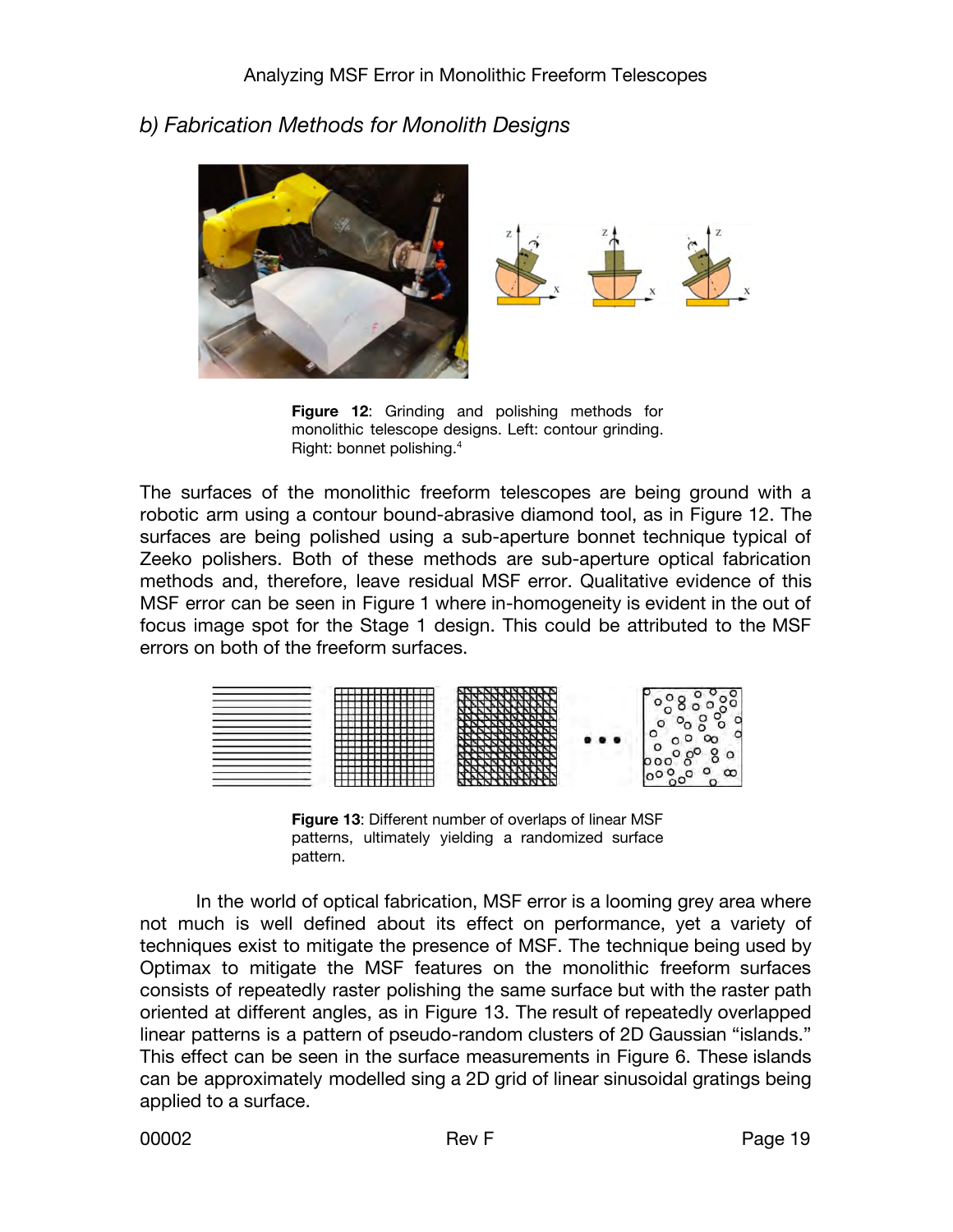*c) Mid-Spatial Frequency Error (MSF) Characteristics* 

A variety of different MSF parameters can affect imaging performance, as listed in Table 3 and depicted in Figure 14.

| Parameter            | Description                                                 |
|----------------------|-------------------------------------------------------------|
| Frequency            | The number of ripple cycles per unit length on a<br>surface |
| Amplitude            | The ripple height and depth                                 |
| <b>Style</b>         | Linear, concentric ripples, or 2D Gaussian "islands"        |
| Relative orientation | Angular orientation of ripples on surface                   |
| Surface number       | The location of surface within a system                     |

**Table 3**: Five parameters defining effect mid-spatial frequency figure error has on the point spread function.



 **Figure 14**: Depiction of five parameters defining the effect mid-spatial frequency figure error has on imaging performance.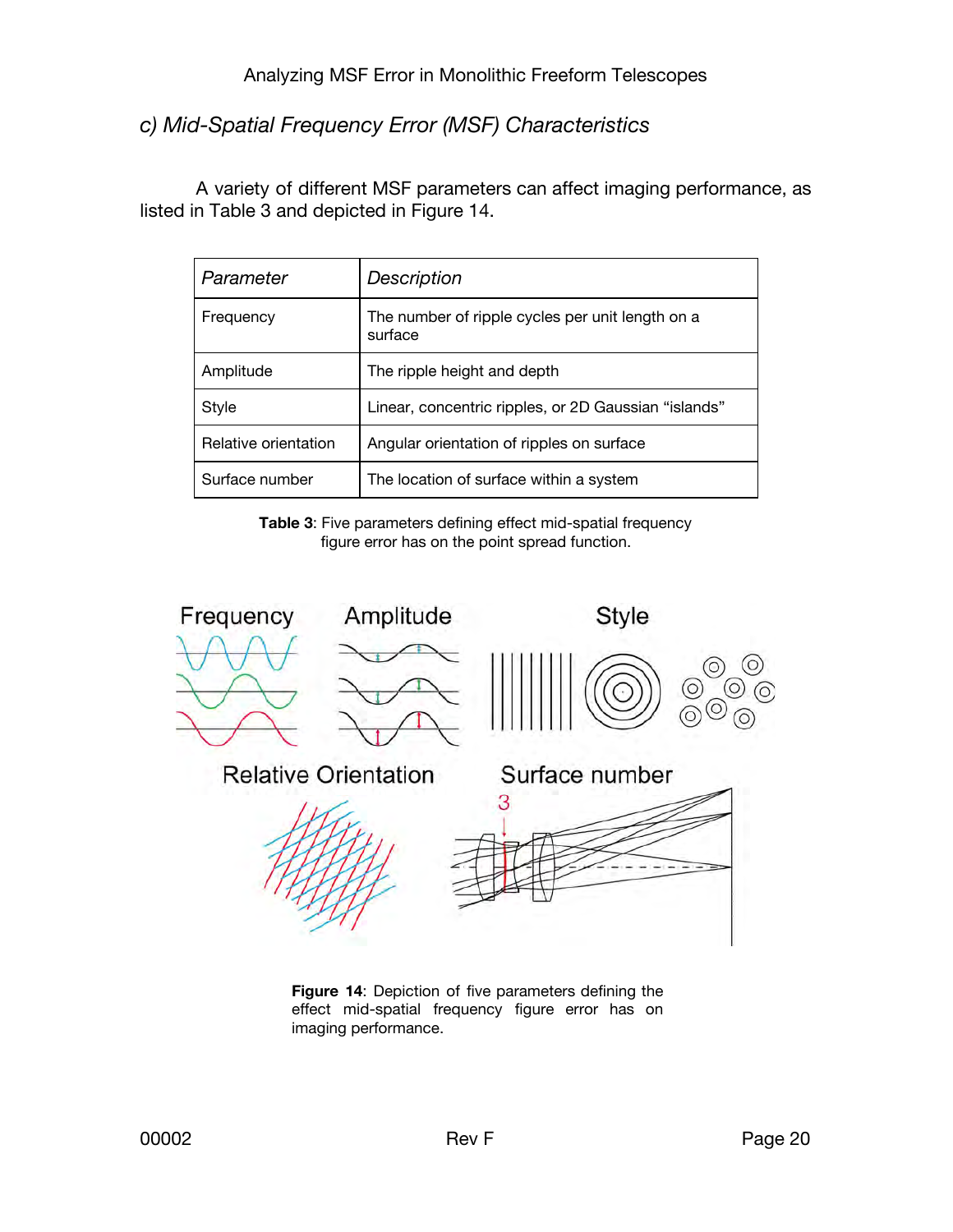#### *f) Other Considerations*

Depending on the nominal performance of the monolithic telescope design in question, MSF may have a bigger effect on one design compared to another. For Stage 1, for example, which is far from diffraction limited, the effect of MSF error may be minimal relative to overall performance while prominent MSF may affect the diffraction limited Stage 3 performance greatly.

Furthermore, it should be noted that comparing simulated results from our MSF model with empirically measured results may not yield a direct correlation. Since the realm of our analysis is limited to MSF figure error and ignores other design sensitivities including figure, irregularity, thickness, material, surface tilt, etc., other errors from fabrication will also affect imaging performance. After exhausting all options to reconcile our model with measurements, our backup plan will be to rely on the model since it has received some form of verification through the work of John Tamkin.<sup>1-3</sup>

#### **5. Hajim Design Day**



 **Figure 15**: Hajim Design Day 2018. Photo credit to University of Rochester.

For the Hajim Design Day on May 4th, 2018, we displayed the completed Stage 1 prototype alongside our poster presentation and computational model.